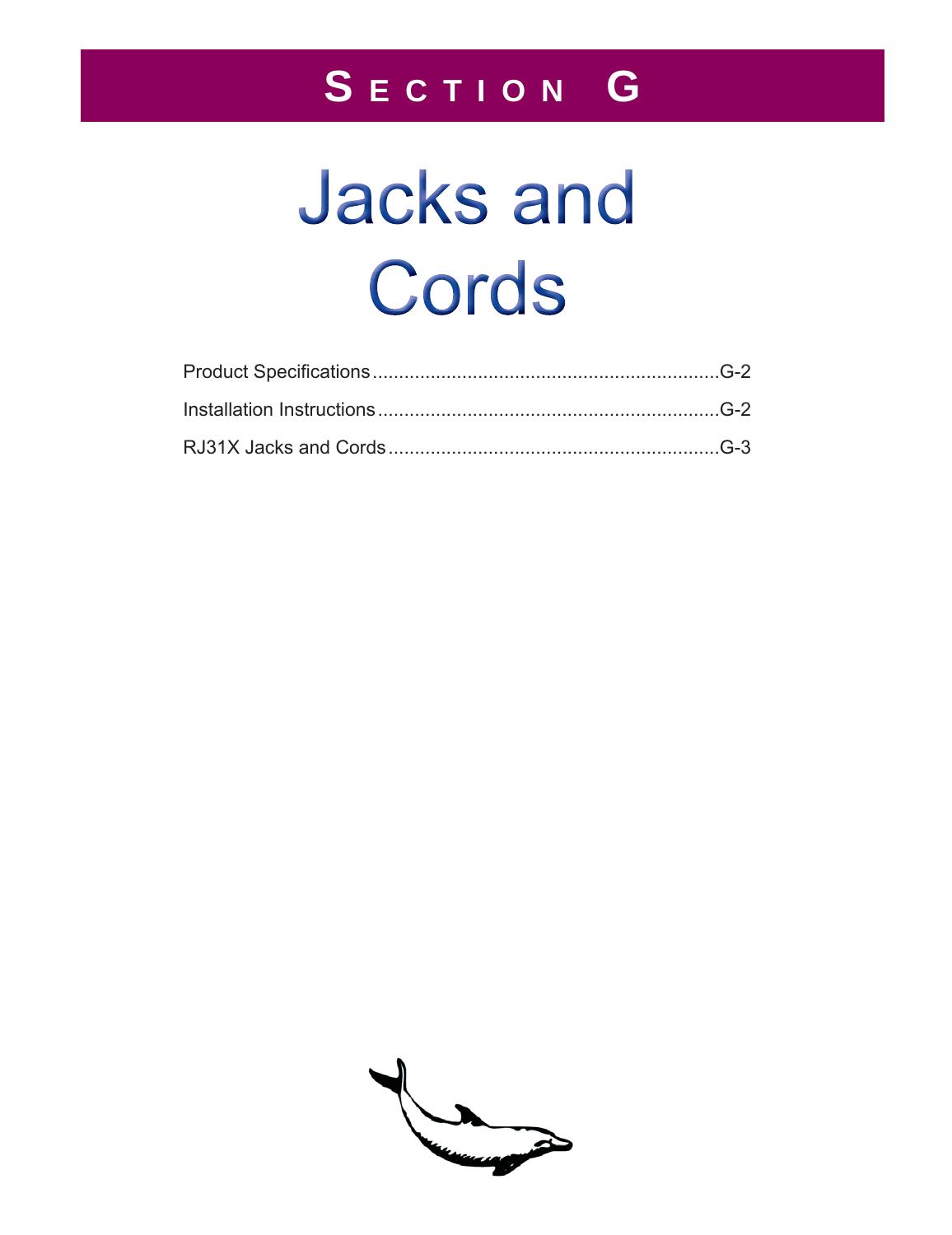### **J ACKS AND C ORDS**



The RJ31X Jack provides a path of electronic alarm signals over the telephone line to a central monitoring company. This jack allows the alarm panel to take priority over all other telephone equipment on the same line.

#### **PRODUCT SPECIFICATIONS**

- High Impact, Self-Extinguishing Plastic Housing, UL 94V-0 Rating
- Spring Wire Contacts: Phosphor bronze, plated with 50 micro-inches of hard gold over 100 micro-inches of nickel.
- Shorting Bar
- Wire Leads: 8-Conductor, color-coded 26 AWG stranded copper wire with PVC insulation.
- **Steel Collar**

G

- Steel Screws Dipped in Copper and Nickel Plating
- Double-Sided Adhesive Lined Sponge **Tape**
- Combination Mounting Screw
- Special Design Mounting Tabulation
- Meets FCC Requirements

#### **INSTALLATION INSTRUCTIONS**

- 1. First, wire the RJ31X male plug to the alarm control panel by connecting the red and green wires to the outside phone line terminals, and the gray and brown wires to the inside telephone terminals.
- 2. Then, to install the jack itself, connect the:
	- a. Incoming line to terminals 4 and 5
	- b. Inside telephones to terminals 1 and 8
- 3. This enables the digital communicator to disconnect the inside telephones while it communicates with the central station.
- 4. Install a jumper wire between terminals 2 and 7, and then connect the blue and orange wires to a 24-hour tamper circuit inside the alarm control panel. This prevents deliberate or accidental removal of the male plug from the RJ31X Jack.

**G-2**